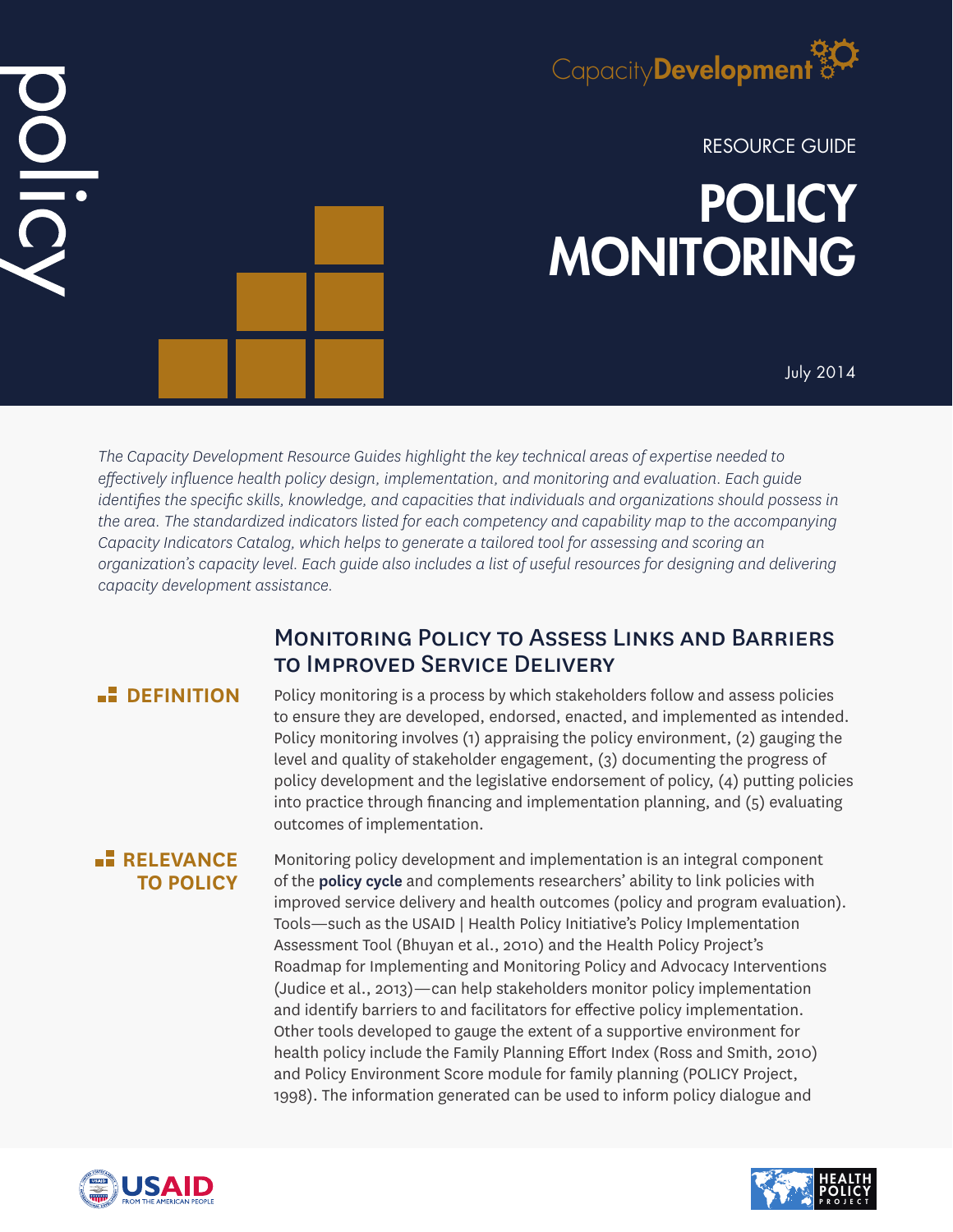recommendations for translating health policies into action. Policy monitoring can and should be conducted by all stakeholder groups and requires expertise in different areas, such as advocacy, accountability systems, monitoring and evaluation, and data analysis.

#### $K$ **KEY CAPABILITIES**

Policy monitoring requires stakeholders to understand how policies move through the process from development to implementation and the potential barriers to progress. Specifically, effective policy monitoring requires an awareness and understanding of the policy environment; analytical skills, such as being able to identify, develop, and apply assessment tools and analyze findings; and the ability to mobilize communities to participate in the policy process, lead strong well-coordinated advocacy efforts, and engage with a range of government departments and units (ActionAid, 2006).

## **PERFORMANCE IDEAL**

#### **High capacity for monitoring policy development, adoption, and implementation includes being able to**

- **Effectively and systematically collect, analyze, communicate, and use** data related to the process and outcomes of policy development and implementation
- Use data (including financial data and data about service delivery and health outcomes) to improve policy development and implementation
- Build strong relationships among sectors and among individuals and organizations to adequately monitor the full policy process

#### **In the ideal, the following would exist:**

- Opportunities and mechanisms that engage multiple sectors and organizations in policy dialogue
- Systemic monitoring and evaluation of the impacts of policy formulation and implementation for positive or negative effects
- A robust legal and regulatory framework that allows for a strong M&E system but also protects individuals' rights (i.e., laws on the confidentiality of individuals' health records and health status; data sharing among institutions)
- National working groups/committees focused on policy monitoring, which meet regularly and have clear working objectives
- A national research agenda, which includes specific research priorities and stakeholders with interest in using the data collected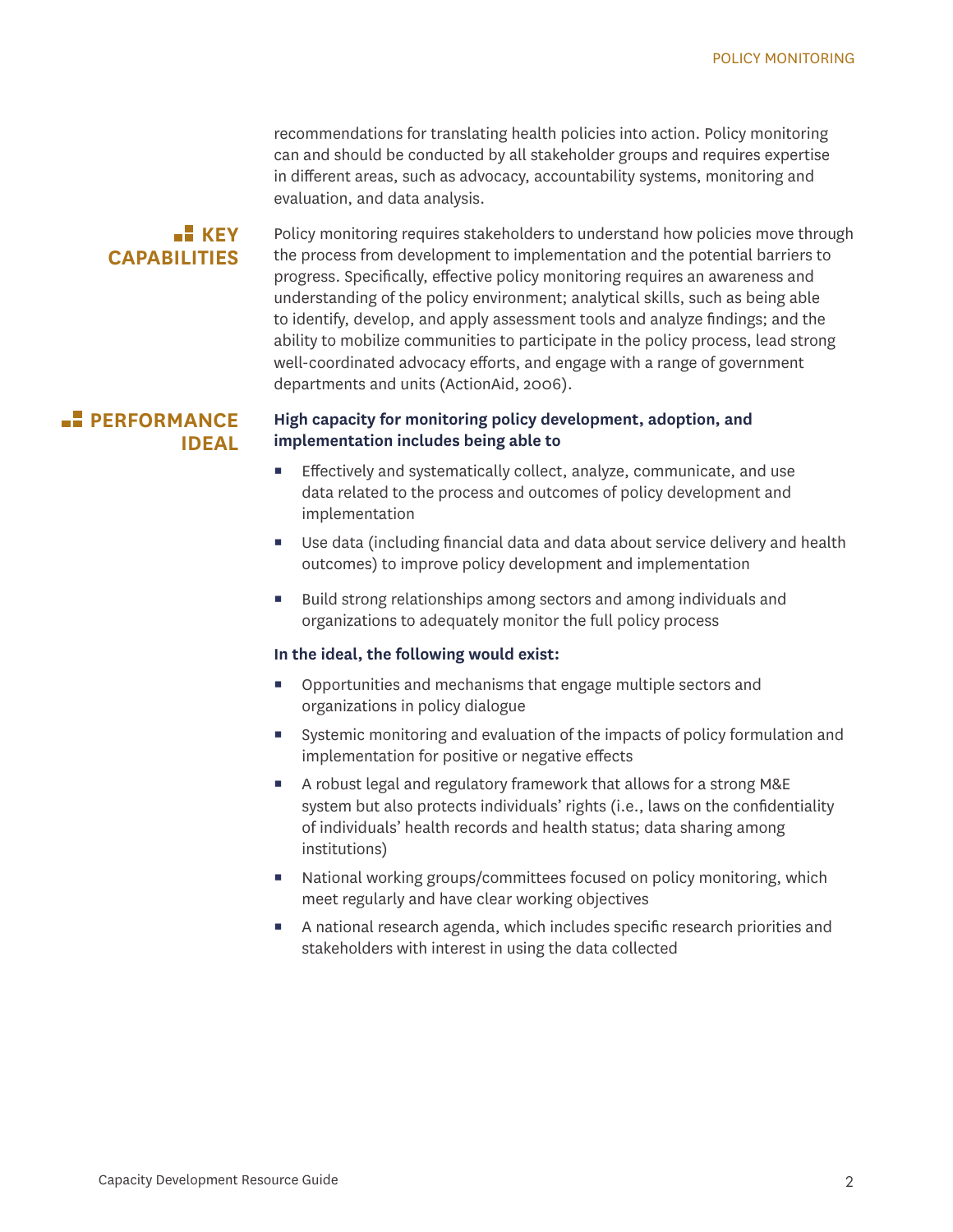# individual competencies

#### **KNOWLEDGE OF**

| Local and national policy environments, laws, and institutions related to health sector<br><i>issues</i>                                                                        | PM <sub>1</sub> |
|---------------------------------------------------------------------------------------------------------------------------------------------------------------------------------|-----------------|
| Political processes, power brokering, and key political actors/champions in the health<br>sector                                                                                | PM <sub>2</sub> |
| Processes for the uptake of policy by national/subnational institutions, including<br>funding mechanisms and other systems                                                      | PM <sub>3</sub> |
| Benefits of and approaches to facilitating the use of evidence to inform different<br>stages of the policy process                                                              | PM4             |
| M&E fundamentals, including how to develop specific, measurable, achievable,<br>relevant, and time-bound (SMART) objectives, indicators, M&E systems, and<br>evaluation designs | PM <sub>5</sub> |

#### **SKILLS TO BE ABLE TO**

| Listen, communicate, negotiate, and influence others to participate in monitoring the<br>processes of policy development and implementation                                            | PM6             |
|----------------------------------------------------------------------------------------------------------------------------------------------------------------------------------------|-----------------|
| Collect and analyze data from primary and secondary sources to monitor progress in<br>the policy process                                                                               | PM7             |
| Identify, analyze, and engage a broad spectrum of stakeholders in policy monitoring,<br>including national-level policymakers, advocates, technical specialists, and citizen<br>groups | PM <sub>8</sub> |
| Identify where a policy issue or problem lies in the policy process and chart out a<br>pathway for successfully developing and/or implementing the policy                              | PM <sub>9</sub> |
| Develop routine data collection systems, including a policy monitoring plan,<br>indicators, and data storage mechanisms                                                                | <b>PM10</b>     |
| Design and implement process and outcome evaluations and/or operations research<br>studies to evaluate policy implementation                                                           | <b>PM11</b>     |
| Facilitate the use of information at different points in the policy process                                                                                                            | <b>PM12</b>     |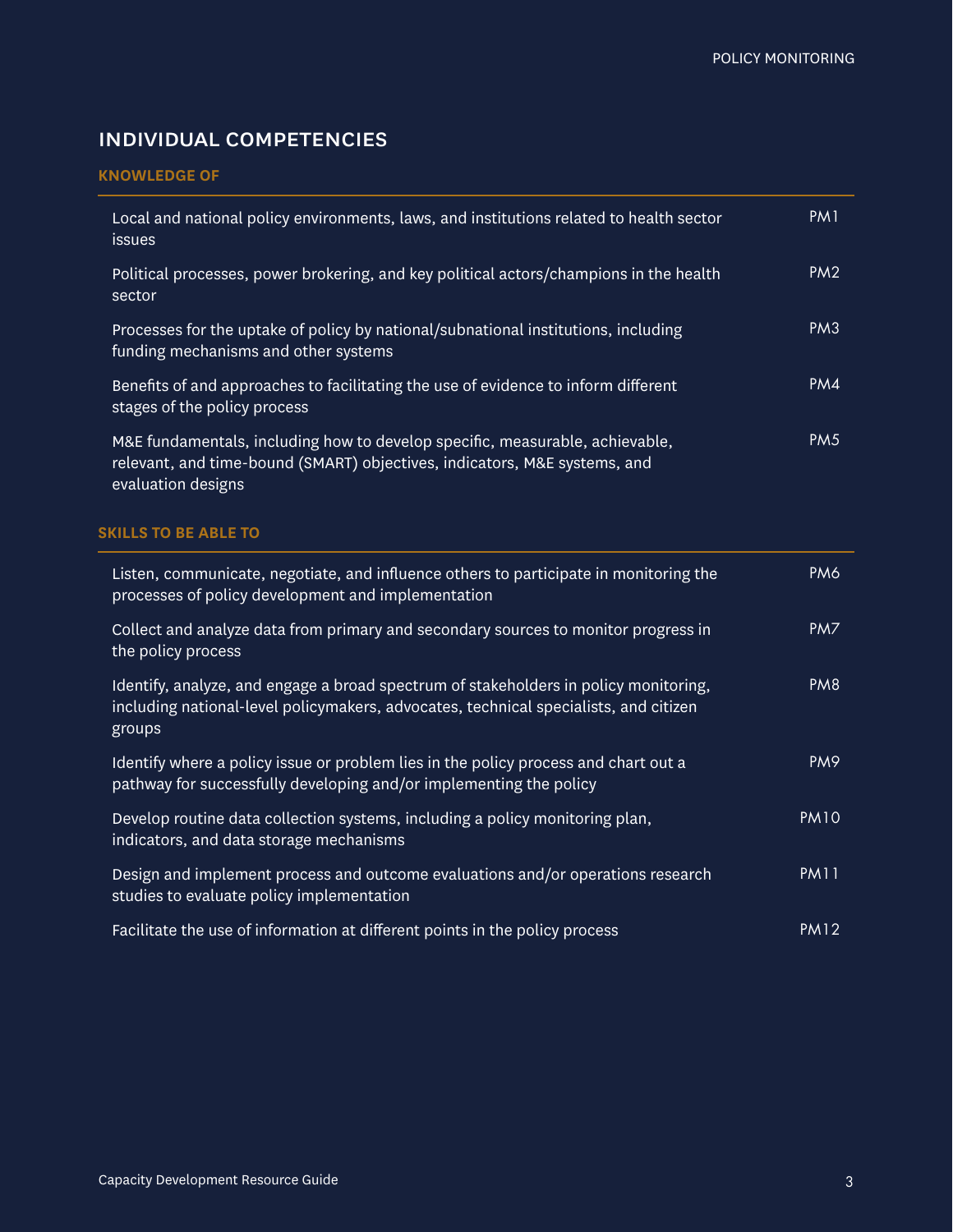#### **ATTITUDES/VALUES/ATTRIBUTES**

| Values working in collaboration                                           | PM13   |
|---------------------------------------------------------------------------|--------|
| Is committed and can remain engaged and monitor issues over the long term | PM 14' |

# organizational capabilities

#### **TECHNICAL ABILITY TO**

| Systematically use qualitative and quantitative data collection techniques to receive<br>input from constituencies on their needs, priorities, and interests and how policies<br>affect them                                                          | <b>PM15</b> |
|-------------------------------------------------------------------------------------------------------------------------------------------------------------------------------------------------------------------------------------------------------|-------------|
| Identify stakeholders and target audiences for monitoring information and analyze<br>their position for potential support or opposition                                                                                                               | <b>PM16</b> |
| Identify where issues or problems exist within the policy development or<br>implementation process and chart an approach to successfully develop or implement<br>the policy                                                                           | PM17, P18   |
| Analyze and document implications of existing policy and proposed policy<br>alternatives, especially from the perspectives of gender, equity, and stigma and<br>discrimination                                                                        | <b>PM19</b> |
| Develop an M&E plan to track short- and intermediate-term changes in the policy<br>process to accurately assess attribution or contribution to longer-term change<br>through policy implementation                                                    | <b>PM20</b> |
| Systematically evaluate the effectiveness of different policy interventions (e.g.,<br>advocacy, policy dialogue, policy analysis, strategic planning) to determine<br>contributions to policy outcomes and learn lessons to improve future activities | <b>PM21</b> |
| Communicate findings of policy monitoring through various communication channels<br>to groups who could use the findings for decision making, advocacy, etc.                                                                                          | <b>PM22</b> |
| <b>RELATIONAL ABILITY TO</b>                                                                                                                                                                                                                          |             |
| Maintain constructive links with various policy stakeholders, including communities,<br>policymakers, advocates, and civil society organizations                                                                                                      | <b>PM23</b> |
| Earn credibility with the public, constituents, media, and donors to ensure that<br>accurate information is collected and that these stakeholders trust the information<br>produced through policy monitoring                                         | <b>PM24</b> |
| Influence others to participate in monitoring the processes of policy development and<br>implementation                                                                                                                                               | <b>PM25</b> |
| Provide training/technical assistance to other organizations on policy monitoring                                                                                                                                                                     | <b>PM26</b> |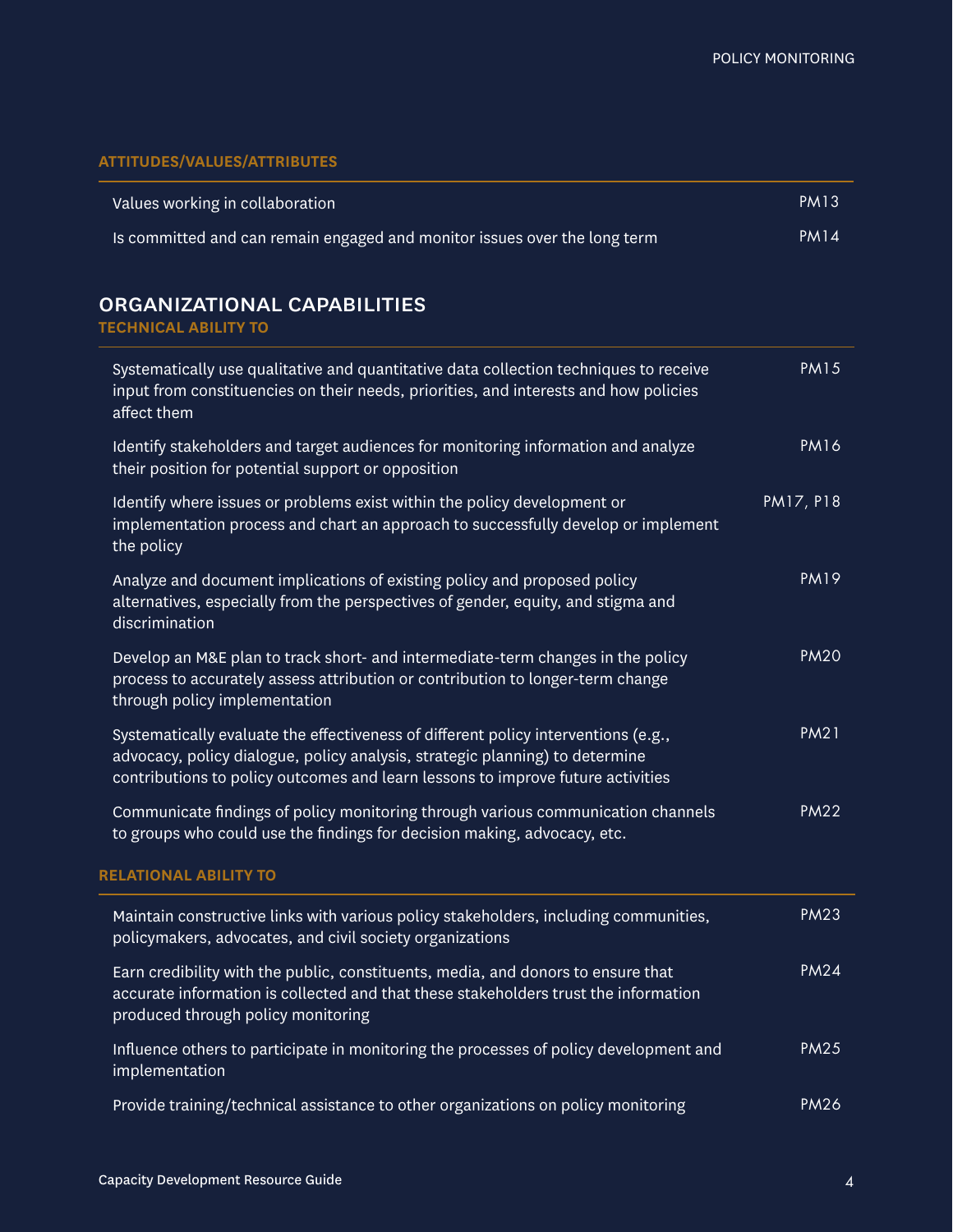#### **ORGANIZATIONAL OPERATIONS AND MANAGEMENT TO SUPPORT**

| The allocation of dedicated resources (staff, time, money) to policy monitoring efforts                       | <b>PM27</b> |
|---------------------------------------------------------------------------------------------------------------|-------------|
| Systems to collect, analyze, and synthesize data related to the policy process                                | <b>PM28</b> |
| Innovation and adaptation of approaches in response to the changing environment,<br>internally and externally | <b>PM29</b> |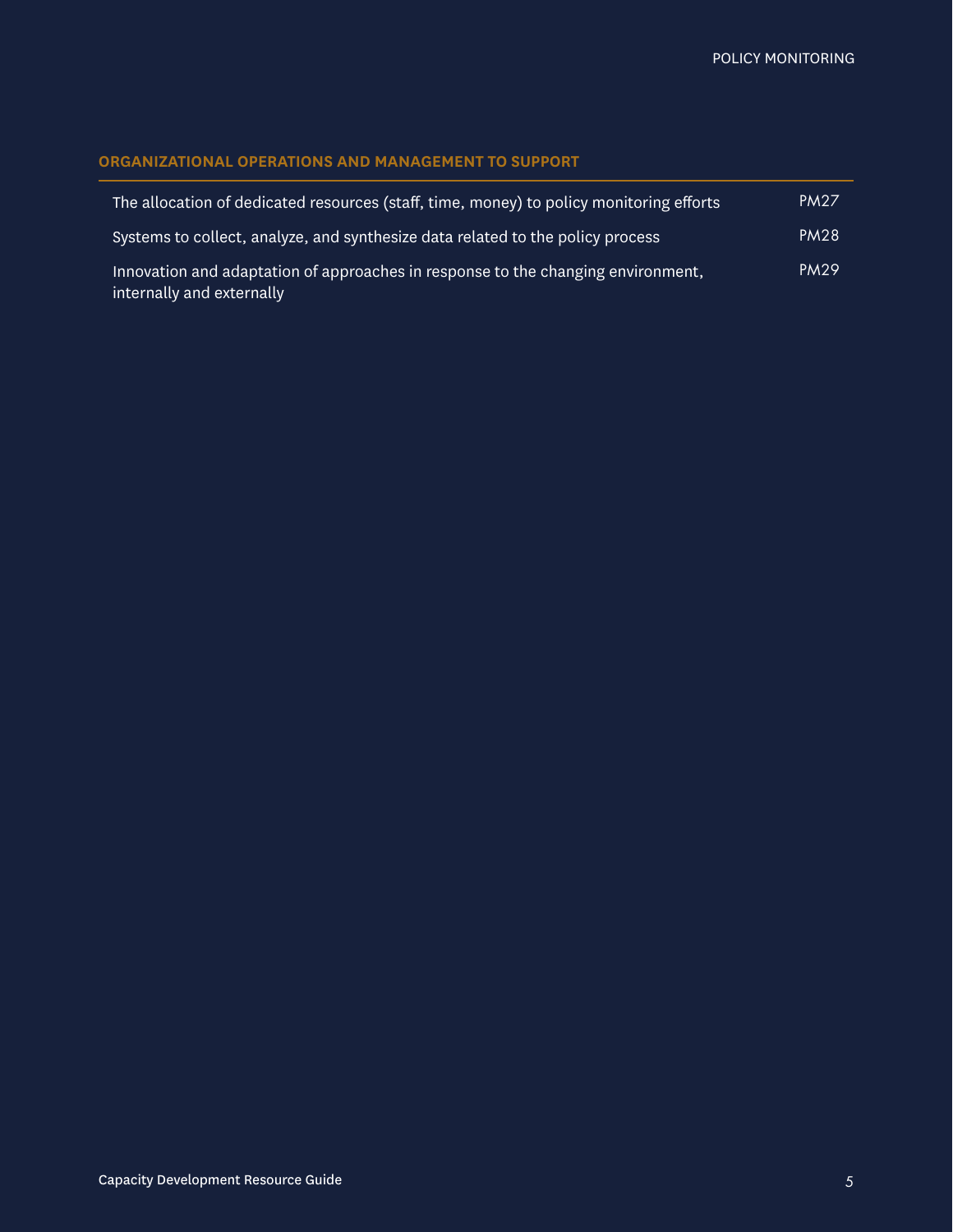## **ILLUSTRATIVE CAPACITY-STRENGTHENING ACTIVITIES**

- Conduct training on the policy process and monitoring and evaluation for government institutions, civil society, key populations, etc.
- Engage lawyers and others with expertise in the legal and regulatory framework and policy process to provide technical assistance to individuals and organizations responsible for policy monitoring
- Facilitate multisectoral workshops on the development and implementation of policy monitoring plans
- **Provide experiential learning opportunities to design, conduct, and use** information from an evaluation of policy implementation
- Support advocacy for country-owned systems for ongoing policy monitoring

**RESOURCES** Bhuyan, A., A. Jorgensen, and S. Sharma. 2010. *Taking the Pulse of Policy: The Policy Implementation Assessment Tool*. Washington, DC: Futures Group, Health Policy Initiative, Task Order 1. Available at: http://pdf.usaid.gov/pdf\_docs/PNADX728.pdf.

> Catholic Agency for Overseas Development (CAFOD), Christian Aid, and Trocaire. 2013. *Monitoring Government Policies: A Toolkit for Civil Society Organisations in Africa*. London: CAFOD, Christian Aid, Trocaire. Available at: http://commdev.org/files/1818\_file\_ monitoringgovernmentpolicies.pdf.

Chapman, J., and A. Wameyo. 2001. "Monitoring and Evaluating Advocacy." *PLA Notes* 43: 48–52. Available at: http://www.g-rap.org/docs/monitoring\_and\_evaluation/chapmanwameyo\_2001\_me\_on\_advocacy.pdf.

Frankel, N., and A. Gage. 2007. "M&E Fundamentals." Chapel Hill, NC: MEASURE Evaluation. Available at: http://www.globalhealthlearning.org/course/m-e-fundamentals and https://training. measureevaluation.org/certificate-courses/m-e-fundamentals-en.

Fretheim, A., A.D. Oxman, J.N. Lavis, and S. Lewin. 2009. "SUPPORT tools for Evidence-Informed Policymaking in Health 18: Planning monitoring and evaluation of policies." *Health Res Policy Syst.*  7 Suppl 1. S18. Available at: http://www.ncbi.nlm.nih.gov/pubmed/20018108.

Hardee, K., L. Irani, R. MacInnis, and M. Hamilton. 2012. "Linking Health Policy with Health Systems and Health Outcomes: A Conceptual Framework." Washington, DC: Futures Group, Health Policy Project. Available at: http://www.healthpolicyproject.com/pubs/186\_ HealthPolicySystemOutcomesConceptualALDec.pdf.

Health Policy Project. 2013. "Policy Monitoring." Washington, DC: Futures Group, Health Policy Project. Available at: http://www.healthpolicyproject.com/index.cfm?id=topics-policyMonitoring.

International HIV/AIDS Alliance and International Council of AIDS Service Organizations. 2010. "Measuring Up: HIV-Related Advocacy Evaluation Training Pack." Brighton, UK: International HIV/ AIDS Alliance. Available at: http://www.aidsalliance.org/Publicationsdetails.aspx?Id=477.

Judice, R., J. Lane, A. Katz, R. MacInnis, M. Hijazi, et al. 2013. "Roadmap for Implementing and Monitoring Policy and Advocacy Interventions." Washington, DC: Futures Group, Health Policy Project. Available at: http://www.healthpolicyproject.com/index.cfm?id=publications&get=pubID  $&$ pubID= $325.$ 

MacDonald, L., and R. Levine. 2008. "Learning While Doing: A 12-Step Program for Policy Change." Washington, DC: Center for Global Development. Available at: http://www.cgdev. org/files/15417\_file\_PolicyChange.pdf.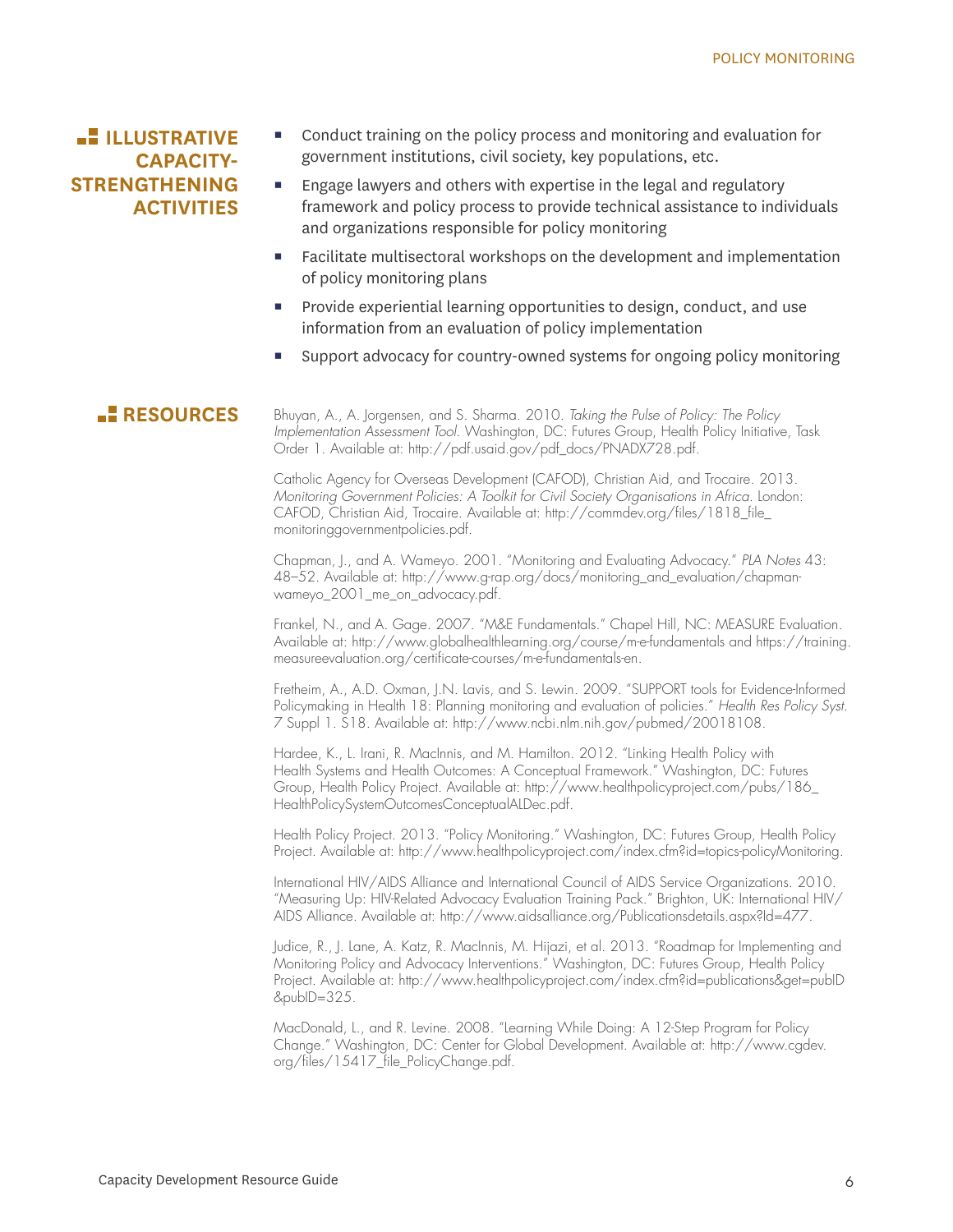Malajovich, L. 2011. *Handbook for Budget Analysis and Tracking in Advocacy Projects*. New York, NY: International Planned Parenthood Federation. Available at: https://www.ippfwhr.org/en/publications/handbook-for-budget-analysis-and-tracking-inadvocacy-projects.

MEASURE Evaluation. 2011. "Data Demand and Use Concepts and Tools: A Training Tool Kit." Chapel Hill, NC: MEASURE Evaluation. Available at: http://www.cpc.unc.edu/measure/tools/data-demand-use/data-demand-and-use-training-resources/ data-demand-use-concepts-tools/data-demand-and-use-3-day-training-materials.html.

POLICY Project. 1998. "Policy Environment Score." Washington, DC: POLICY Project, Futures Group. Available at: http://www. policyproject.com/policycircle/content.cfm?a0=2c.

Reisman, J., A. Gienapp, and S. Stachowiak. 2007. *A Guide to Measuring Advocacy and Policy*. Baltimore, MD: Annie E. Casey Foundation. Available at: http://www.aecf.org/upload/PublicationFiles/DA3622H5000.pdf.

Ross, J., and E. Smith. 2010. *The Family Planning Effort Index: 1999, 2004, and 2009*. Washington, DC: Futures Group, USAID | Health Policy Initiative, Task Order 1. Available at: http://www.healthpolicyinitiative.com/Publications/ Documents/1110\_1\_FP\_Effort\_Index\_1999\_2004\_2009\_\_FINAL\_05\_08\_10\_acc.pdf.